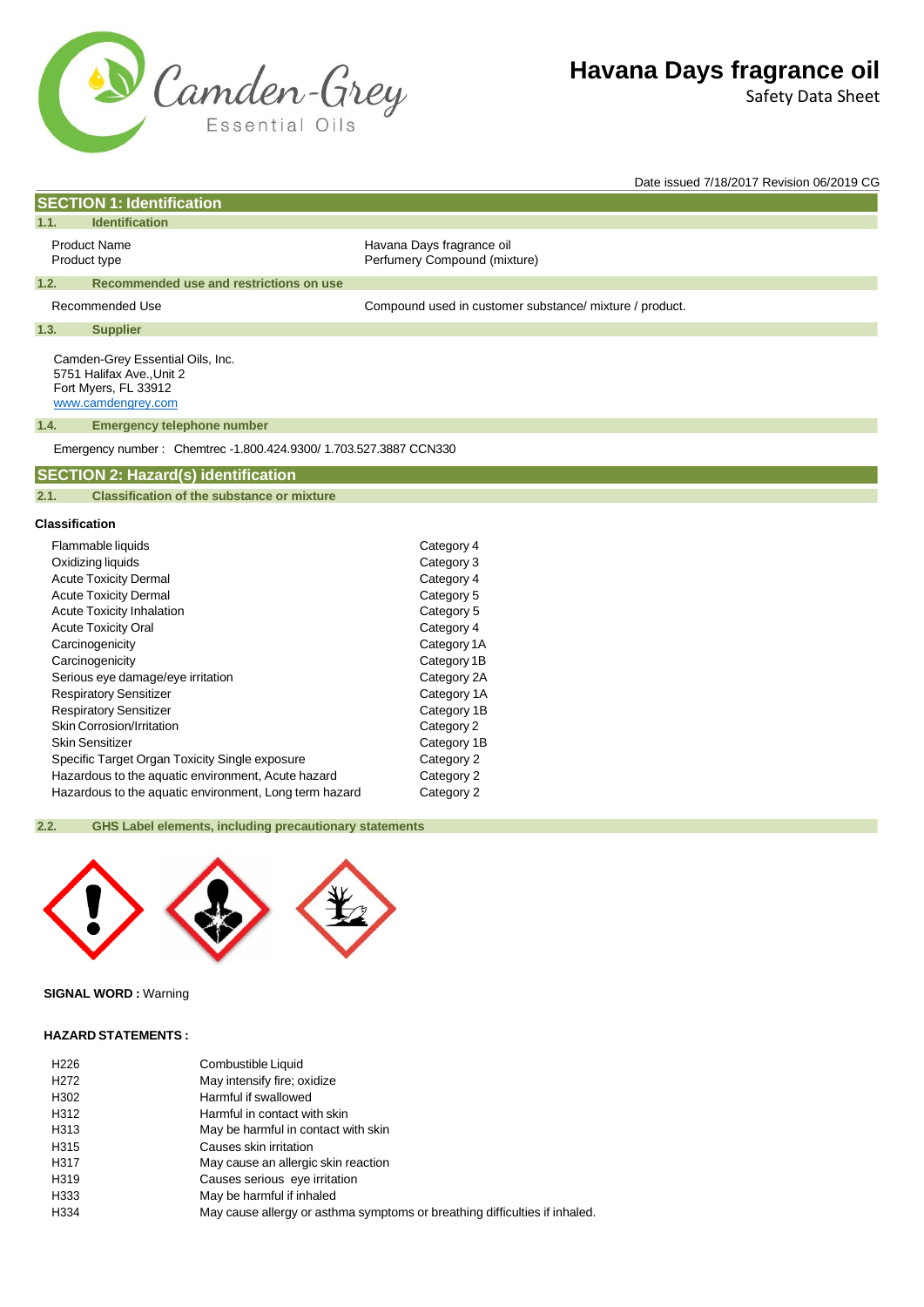Safety Data Sheet



| H350           | May cause cancer.                                                                           |
|----------------|---------------------------------------------------------------------------------------------|
| H371           | May cause damage to organ.                                                                  |
| H401           | Toxic to aquatic life.                                                                      |
| H411           | Toxic to aquatic life with long lasting effects                                             |
| H302+H312      | Harmful if swallowed. Harmful in contact with skin                                          |
| H302+H332      | Harmful if swallowed. Harmful if inhaled                                                    |
| H303+H313      | May be harmful if swallowed. May be harmful in contact with skin                            |
| H303+H333      | May be harmful if swallowed. May be harmful if inhaled                                      |
| H312+H332      | Harmful in contact with skin. Harmful if inhaled                                            |
| H313+H333      | May be harmful in contact with skin. May be harmful if inhaled                              |
| H315+H320      | Causes skin irritation. Causes eye irritation                                               |
| H302+H312+H332 | Harmful if swallowed. Harmful in contact with skin. Harmful if inhaled                      |
| H303+H313+H333 | May be harmful if swallowed. May be harmful in contact with skin. May be harmful if inhaled |

# **PRECAUTIONARY STATEMENTS**:

| P <sub>101</sub> | If medical advice is needed, have product container or label at hand.                                                   |
|------------------|-------------------------------------------------------------------------------------------------------------------------|
| P <sub>102</sub> | Keep out of reach of children.                                                                                          |
| P <sub>103</sub> | Keep out of reach of children.                                                                                          |
| P <sub>201</sub> | Obtain special instructions before use.                                                                                 |
| P202             | Do not handle until all safety precautions have been read and understood.                                               |
| P210             | Keep away from heat/sparks/open flames/hot surfaces - No smoking.                                                       |
| P220             | Keep/Store away from clothing/combustible materials.                                                                    |
| P221             | Take any precaution to avoid mixing with combustibles.                                                                  |
| P235             | Keep cool.                                                                                                              |
| P <sub>260</sub> | Do not breathe dust/fume/gas/mist/vapors/spray.                                                                         |
| P <sub>261</sub> | Avoid breathing dust/fume/gas/mist/vapors/spray.                                                                        |
| P264             | Wash hands thoroughly after handling.                                                                                   |
| P270             | Do not eat, drink or smoke when using this product.                                                                     |
| P272             | Contaminated work clothing should not be allowed out of the workplace.                                                  |
| P273             | Avoid release to the environment.                                                                                       |
| P280             | Wear protective gloves/protective clothing/eye protection/face protection.                                              |
| P284             | Wear respiratory protection.                                                                                            |
| P311             | Call a POISON CENTER or doctor/physician.                                                                               |
| P312             | Call a POISON CENTER or doctor/physician if you feel unwell.                                                            |
| P313             | Get medical advice/attention.                                                                                           |
| P330             | Rinse mouth.                                                                                                            |
| P338             | Remove contact lenses, if present and easy to do. Continue rinsing.                                                     |
| P340             | Remove victim to fresh air and keep at rest in a position comfortable for breathing.                                    |
| P342             | If experiencing respiratory symptoms:                                                                                   |
| P351             | Rinse cautiously with water for several minutes.                                                                        |
| P352             | Wash with plenty of soap and water.                                                                                     |
| P362             | Take off contaminated clothing and wash before reuse.                                                                   |
| P364             | Wash it before reuse                                                                                                    |
| P391             | Collect spillage. Hazardous to the aquatic environment                                                                  |
| P403             | Store in a well-ventilated place.                                                                                       |
| P405             | Store locked up.                                                                                                        |
| P301+P312        | IF SWALLOWED: call a POISON CENTER or doctor/physician IF you feel unwell.                                              |
| P304+P312        | IF INHALED: Call a POISON CENTER or doctor/physician if you feel unwell.                                                |
| P304+P340        | IF INHALED: Remove victim to fresh air and Keep at rest in a position comfortable for breathing.                        |
| P308+P313        | IF exposed or concerned: Get medical advice/attention.                                                                  |
| P308+311         | IF exposed or concerned: Call a POISON CENTER or doctor/physician.                                                      |
| P313+P337        | IF eye irritation persists: Get medical advice/attention.                                                               |
| P332+P313        | IF SKIN irritation occurs: Get medical advice/attention.                                                                |
| P333+P313        | IF SKIN irritation or rash occurs: Get medical advice/attention.                                                        |
| P342+P311        | IF experiencing respiratory symptoms: call a POISON CENTER or doctor/physician.                                         |
| P362+P364        | Take off contaminated clothing and wash before reuse.                                                                   |
| P403+P235        | Store in a well-ventilated place. Keep cool.                                                                            |
| P305+P351+P338   | IF IN EYES: Rinse cautiously with water for several minutes. Remove contact lenses, if present and easy to do. Continue |
|                  | rinsing.                                                                                                                |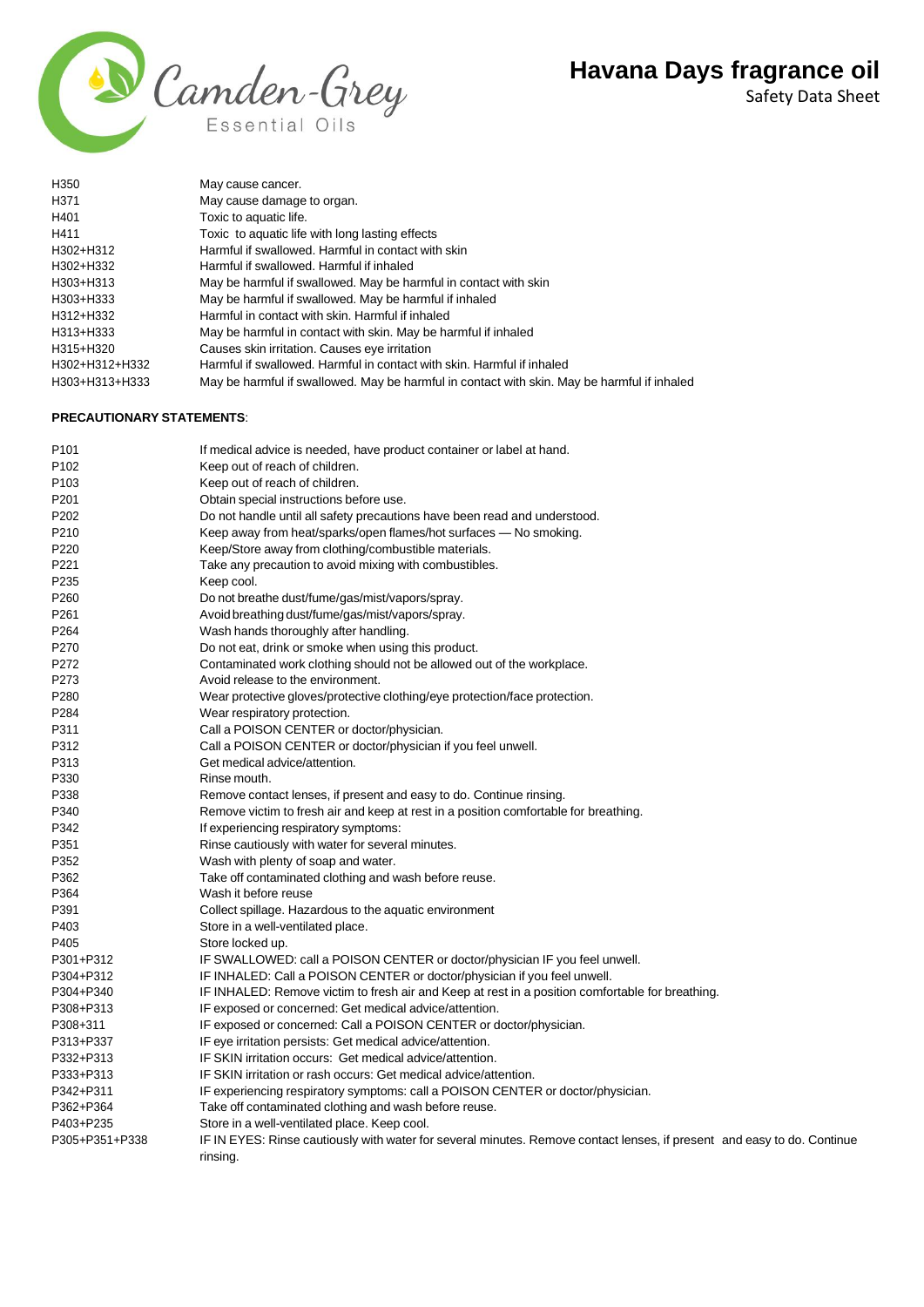

Safety Data Sheet

# **SECTION 3: Composition/information on ingredients**

| <b>Chemical Name</b>      | <b>CAS Number</b> | Weight %    |
|---------------------------|-------------------|-------------|
| Bis(2-ethylhexyl) adipate | 103-23-1          | 20% to 100% |
| 2H-1-Benzopyran-2         | $91 - 64 - 5$     | 2% to 5%    |
| Allyl Hexanoate           | 123-68-2          | 2% to 5%    |
| Ethyl Hexanoate           | 123-66-0          | 1% to 2%    |
| gamma-Octanoic lactone    | 104-50-7          | 1% to 2%    |
| 3-Methylbutyl acetate     | 123-92-2          | 1% to 2%    |

\* Toxic chemical subject to the reporting requirements of section 313 of Title III and of 40 CFR 372.

#### **INGREDIENTS**:

The identity of the specific components of this mixture is proprietary information and is regarded to be a trade secret, in accordance with Paragraph 1910.1200 of Title 29 of the Code of Federal Regulations. Please refer to Section 2 for Health Hazard Identification based on the evaluation of the individual components.

| <b>SECTION 4: First-aid measures</b> |                                                                                                                                                                                |
|--------------------------------------|--------------------------------------------------------------------------------------------------------------------------------------------------------------------------------|
| 4.1.                                 | <b>Description of first aid measures</b>                                                                                                                                       |
| Eyes                                 | Immediately flush eyes with water for at least 15 minutes. If irritation persists, seek medical attention.                                                                     |
| <b>Skin</b>                          | Remove contaminated clothing. Wash affected areas with plenty of soap and water. If irritation develops, seek medical<br>attention.                                            |
| Ingestion                            | Rinse mouth with water and obtain medical advice                                                                                                                               |
| Inhalation                           | Remove from exposure to fresh air. If breathing has stopped or is difficult, administer artificial respiration and oxygen if<br>available. Seek medical attention immediately. |

#### **Notes to physicians or first aid providers**

In the event of a genuine medical emergency, additional information will be revealed to a qualified health professional.

#### **SECTION 5: Fire-fighting measures**

**Suitable extinguishing media:** Carbon Dioxide, Dry Chemical, Foam, or other NON-Aqueous material.

**Unsuitable extinguishing media**: Do not use the direct water jet on burning material.

**Special hazards arising from the substance /mixture:** Empty containers retain product residue (liquid or vapor) and can be dangerous. They should be rinsed with water and disposed of properly. Soaked rags or paper may pose a spontaneous combustion hazard in unsealed trash receptacles.

**During firefighting:** Water may be ineffective

**Hazardous combustion products:** Carbon Dioxide, Carbon Monoxide and other unidentified organic compounds.

**Special protective equipment and precaution for fire fighters:** Treat as a chemical fire. Self-contained breathing apparatus and protective clothing should be worn when fighting fires involving chemicals.

**Advice for firefighters**: Further information: Standard Procedure for chemical fires.

# **SECTION 6: Accidental release measures**

### **ACCIDENTAL RELEASE MEASURES:**

Eliminate all ignition sources. Ventilate Area. Contain spill and absorb spill onto inert material. Place material into a suitable container and dispose of in accordance with local regulations. DO NOT leave soaked rags or paper in unsealed receptacles as spontaneous combustion may sometimes occur under certain circumstances.

#### **ENVIRONMENTAL PRECAUTIONS**:

Keep away from drains, soil, surface and ground water.

**SECTION 7: Handling and storage**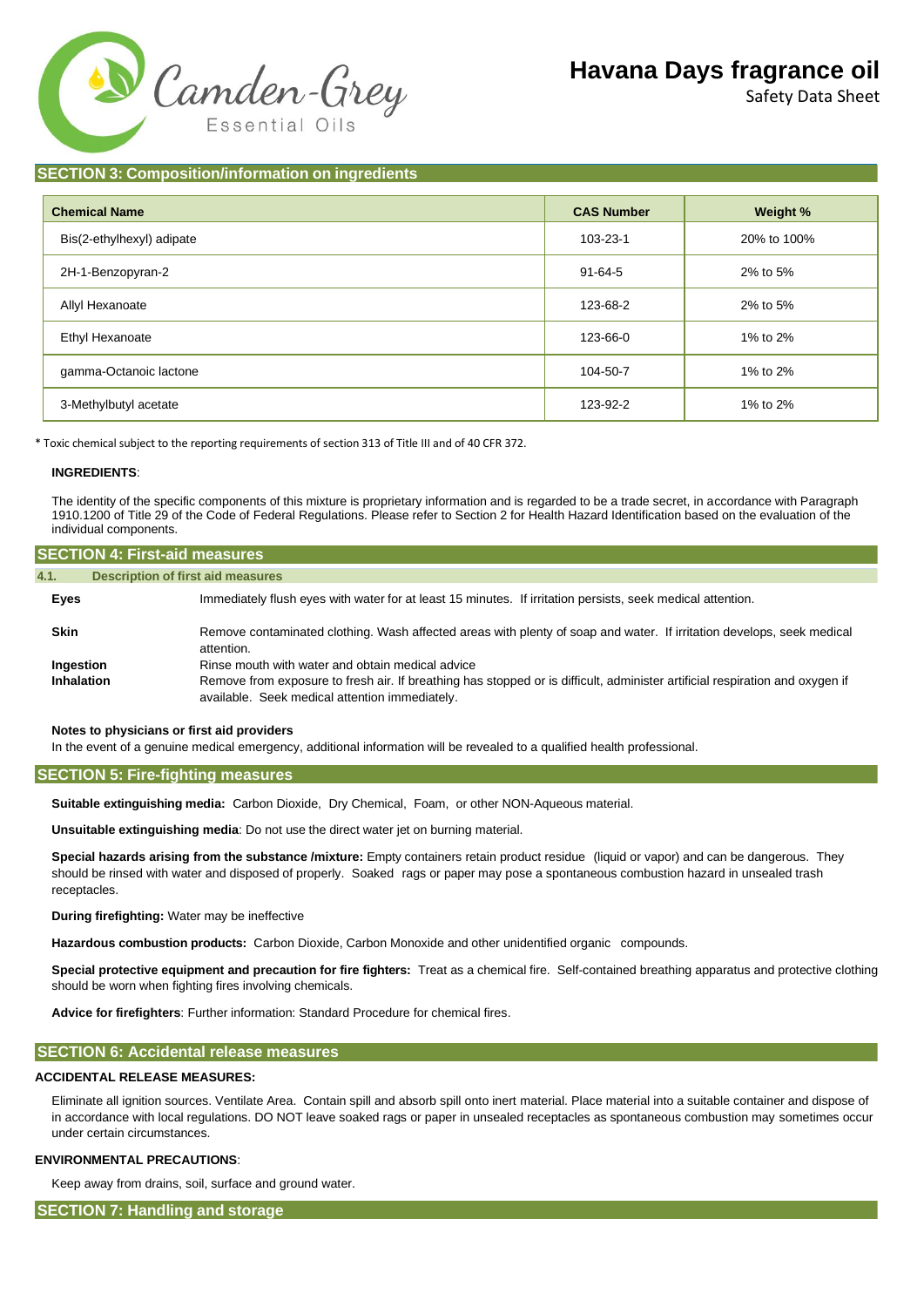

Safety Data Sheet

# **PRECAUTIONS FOR SAFE HANDLING**:

Apply good manufacturing and industrial hygiene practices with proper ventilation. Do not drink, eat or smoke while handling.

#### **HANDLING AND STORAGE**:

Use splash goggles or face shield when eye contact is possible. Respiratory protection is not generally required, if desired use NIOSH approved organic vapor respirator. Use chemical resistant gloves as needed to avoid prolonged or repeated contact. Store in a cool, dry, well ventilated area away from all sources of heat or flame.

# **SECTION 8: Exposure controls/personal protection**

# **PERSONAL PROTECTIVE EQUIPMENT**

**Respiratory protection:** If desired wear a NIOSH approved respirator. Avoid excessive inhalation of concentrated vapors. Apply local ventilation where appropriate.

**Eye protection:** Use tightly sealed splash goggles, face shield, or safety glasses with brow guards and side shields as may be appropriate.

Skin protection: Avoid skin contact. Use chemical resistant gloves as needed to avoid prolonged or repeated contact. Use of a rubber apron is recommended when handling large quantities of this material.

**Work/hygienic practices:** Good personal hygiene practices should be used. Wash hands after any contact, before breaks and meals, and at the end of the work period. Contaminated clothing and shoes should be cleaned before using again.

**Other use precautions:** None generally required.

**Comments:** This material is intended for manufacturing use only. Contaminated equipment should be cleaned with soap and water. Do not discharge wash water into lakes, streams, ponds, or public waters.

# **Color** Colorless **Odour** Coconut & Banana **Appearance Conforms** to Standard **Flash Point**  $> 200$  F **Flash Point Method** CLOSED CUP **Auto-Ignition Temperature** Not Determined **Boiling Point/Range Not Determined Melting Point Melting Point Not Determined Viscosity Liquid Vapour Pressure** Not Determined **Vapour Density Not Determined Solubility** Oil **Percent Voc Specific Gravity** 0.9448 **Evaporation Rate** Less Than 1 **Refractive Index @ 25c** 1.4470 **Chemical Stability** Product is stable under normal storage and use. **Possibility of Hazardous Reactions** None Known. **Conditions to Avoid Excessive heat, sparks or open flame. Materials to Avoid** Strong oxidizing agents or contamination with strong acids or alkalis. **Hazardous Decomposition Products** None Known. **Reactivity** None. **Acute Toxicity-Oral:** (LD50: 2118.64) May be harmful if swallowed. **Acute Toxicity- Dermal:** (LD50: 4119.49) May be harmful in contact with skin. **Acute Toxicity- Inhalation:** (RAT) mg/L/4 hr (LC50: 72.69) May be harmful if inhaled. **ACUTE EFFECTS Eye Contact :** Causes serious eye irritation. **SECTION 9: Physical and chemical properties 9.1. Information on basic physical and chemical properties SECTION 10: Stability and reactivity SECTION 11: Toxicological information 11.1. Information on toxicological effects**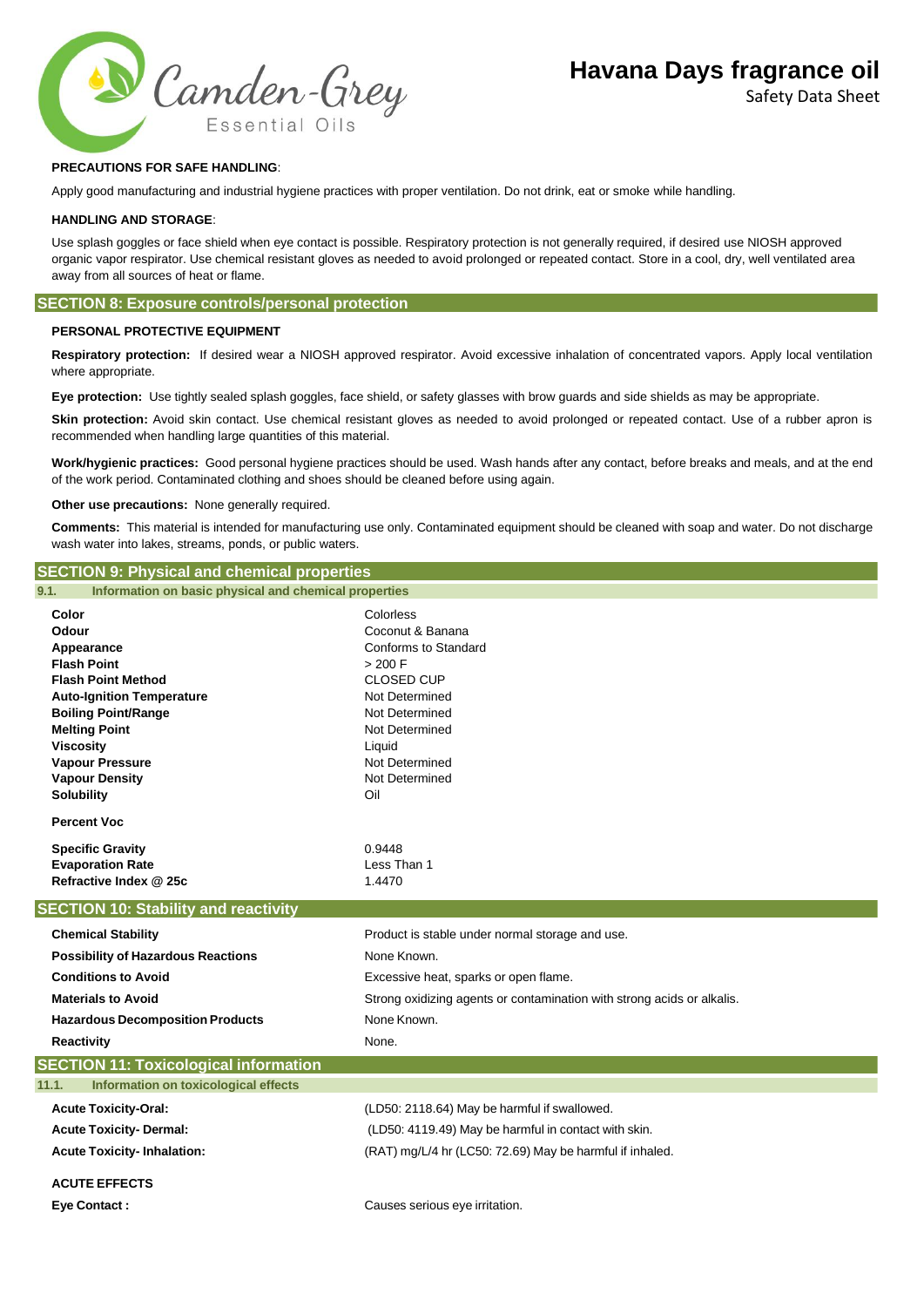

Safety Data Sheet

| <b>Skin Irritation:</b>           | Causes skin irritation                                  |
|-----------------------------------|---------------------------------------------------------|
| <b>Skin Sensitization:</b>        | May cause an allergic skin reaction.                    |
| <b>Respiratory Sensitization:</b> | Not Classified-The classification criteria are not met. |
| Target Organ:                     | Single exposure: Not classified                         |
| <b>Germ Cell Mutagenicity:</b>    | Not classified.                                         |
| <b>Reproductive Toxicity:</b>     | Not classified.                                         |
| <b>Aspiration Hazard:</b>         | May be fatal if swallowed and enters airways.           |
|                                   |                                                         |

| <b>SECTION 12: Ecological information</b> |                                                  |
|-------------------------------------------|--------------------------------------------------|
| <b>Acute Aquatic Toxicity</b>             | Toxic to aquatic life.                           |
| <b>Chronic Aquatic Toxicity</b>           | Toxic to aquatic life with long lasting effects. |
| <b>Persistence and Degradability</b>      | No Data Available                                |
| <b>Bio-Accumulative Potential</b>         | No Data Available                                |
| <b>Mobility in Soil</b>                   | No data Available.                               |
| <b>Other Adverse Effects</b>              | No Data Available                                |
| <b>Ecotoxicological Other Information</b> | No Data Available                                |
|                                           |                                                  |

# **SECTION 13: Disposal considerations 13.1. Disposal methods**

Do not allow product to reach sewage systems. Dispose off in accordance with all local and national regulations. Send to a licensed waste management company. The product should not be allowed to enter drains, water courses or the soil. Do not contaminate ponds, waterways or ditches with chemical or used container.

|  |  |  | <b>SECTION 14: Transport information</b> |  |
|--|--|--|------------------------------------------|--|
|--|--|--|------------------------------------------|--|

| Regulator                                  |   | <b>Class Pack Group Sub Risk</b>  | UN-nr          |
|--------------------------------------------|---|-----------------------------------|----------------|
| U.S. DOT (Non-Bulk)                        |   | Not Regulated-Not Dangerous Goods |                |
| <b>Chemicals NOI</b>                       |   |                                   |                |
| <b>ADR/RID (International Road/Rail)</b>   |   |                                   |                |
| Environmentally Hazardous Substance,       | 9 | Ш                                 | <b>UN-3082</b> |
| Liquid, n.o.s.                             |   |                                   |                |
| IATA (Air Cargo)                           |   |                                   |                |
| <b>Environmentally Hazardous Substance</b> | 9 | Ш                                 | <b>UN-3082</b> |
| Liquid, n.o.s.                             |   |                                   |                |
| (Sea)<br><b>IMGD</b>                       |   |                                   |                |
| <b>Environmentally Hazardous Substance</b> | 9 | Ш                                 | UN-3082        |
| Liquid, n.o.s.                             |   |                                   |                |

# **SECTION 15: Regulatory information**

#### **US FEDERAL REGULATIONS**

**TSCA (USA TOXIC SUBSTANCE CONTROL ACT):** All ingredients in this mixture are listed on the TSCA inventory.

### **SARA TITLE III (SUPERFUND AMMENDMENTS AND REAUTHORIZATION ACT): 311 / 312 HAZARD CATEGORIES**

| Fire:                       | Yes                                                                                                                                                                                           |  |
|-----------------------------|-----------------------------------------------------------------------------------------------------------------------------------------------------------------------------------------------|--|
| Reactivity                  | No                                                                                                                                                                                            |  |
| Sudden release of pressure: | No.                                                                                                                                                                                           |  |
| Immediate (acute):          | Yes                                                                                                                                                                                           |  |
| Delayed (chronic):          | No.                                                                                                                                                                                           |  |
| Sara section 313:           | This mixture contains the following toxic chemical (s) subject to the reporting requirements of Title III of<br>the Superfund Amendments and Reauthorization Act of 1986 and 40 CFR Part 372. |  |

# **US STATE REGULATIONS**

**Right to Know** The identities of the ingredients of this mixture are proprietary and are considered to be trade secrets.